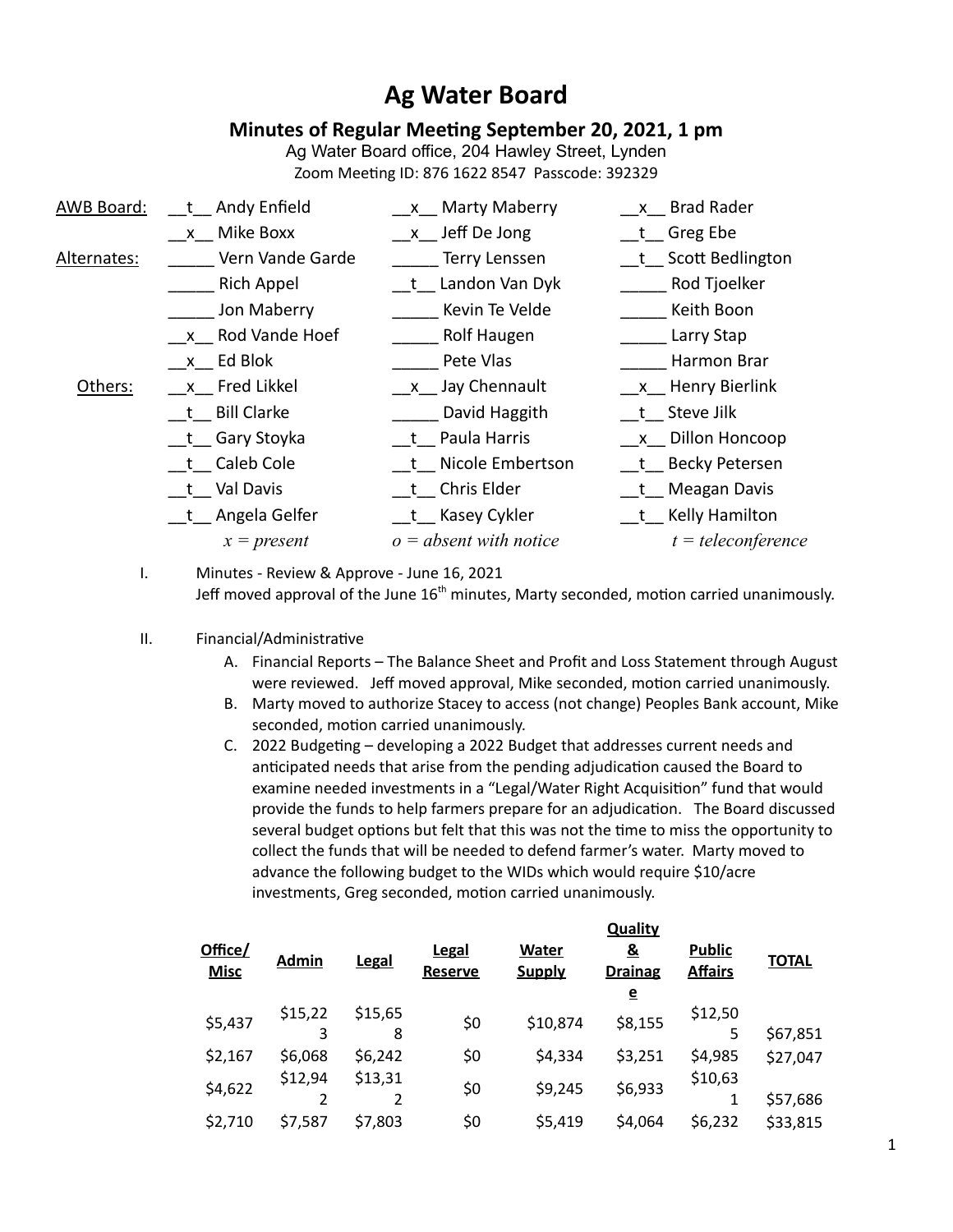|         | $$3,056$ $$8,557$ $$8,801$ | S0  |                   | $$6,112$ $$4,584$ $$7,029$ $$38,139$ |        |             |
|---------|----------------------------|-----|-------------------|--------------------------------------|--------|-------------|
| \$7,008 | \$19,62 \$20,18            | \$0 | \$14,016 \$10,512 |                                      | S16.11 |             |
|         |                            |     |                   |                                      |        | 9  \$87,462 |

|  | 25,000 70,000 72,000 |  |  |  | 50,000 37,500 57,500 312,000 |  |  |
|--|----------------------|--|--|--|------------------------------|--|--|
|--|----------------------|--|--|--|------------------------------|--|--|

The board directed staff to develop a one pager that would outline the purpose and plan for the large increase in the "Legal/Water Right Acquisition" account.

- D. Ecology Grant \$150k for 2 years
	- **i.** Augmentation on Dakota Creek is planned for the summer, 2022. All needed paperwork has been submitted.
- III. Water Quantity/Supply
	- **A.** AWB Water Supply issues Bill
		- i. Cascadia Policy Solutions Maia, Jay report indicates parties are not "ripe", suggests a "solutions table"
		- ii. Adjudication seems hard to stop, exploring ways to mitigate the damage
		- iii. Legal preparation
			- 1. Executive sessions for WID Boards pending litigation at Oct mtg.
			- 2. Working with private attorneys to find the most effective structure to help all farmers with water right concerns.
			- 3. Standing in adjudication have WIDs seek interest in a water right
	- B. AESI contract Jay
		- i. Water right list AESI has prepared a list of water rights for each of the WIDs and is working on merging this list with the current parcel layer so that the Boards will be able to see the current owner of the water right. The goal is to ensure that all rights are in use and fully prepared for adjudication. We will examine the rights where use is not as clear or use is minimal as potential candidates for acquisition, transfers, leases, etc. Reconciling the Ecology database and County Parcel layer is a current challenge AESI is working through.
		- ii. Request for infrastructure projects \$20m targeted to infrastructure in Whatcom, other federal funds are flowing through grant programs like those under the Bureau of Reclamation. AESI prepared a spreadsheet describing the ideas for projects that have been considered in the past 30 years. Each WID board was asked to review them and add new ideas that might be advanced. A rough budget was applied for each project.
	- C. North County Water Resources Group BBWS draft was discussed with Lynden, PUD and Bertrand, Dakota, and North Lynden WIDs. The purpose would be to ensure the County is consistent in land and water planning and to jointly prepare for adjudication.
	- D. Regional Water Supply a **Phase II expansion to priority watersheds** lower mainstem, Fishtrap.
	- E. Drainage Based Management Chris Elder discussed the Report from facilitator Jim Kramer and the Next steps Memo.
	- F. Other items of note:
		- i. Groundwater Model final steps in the peer review are being completed.